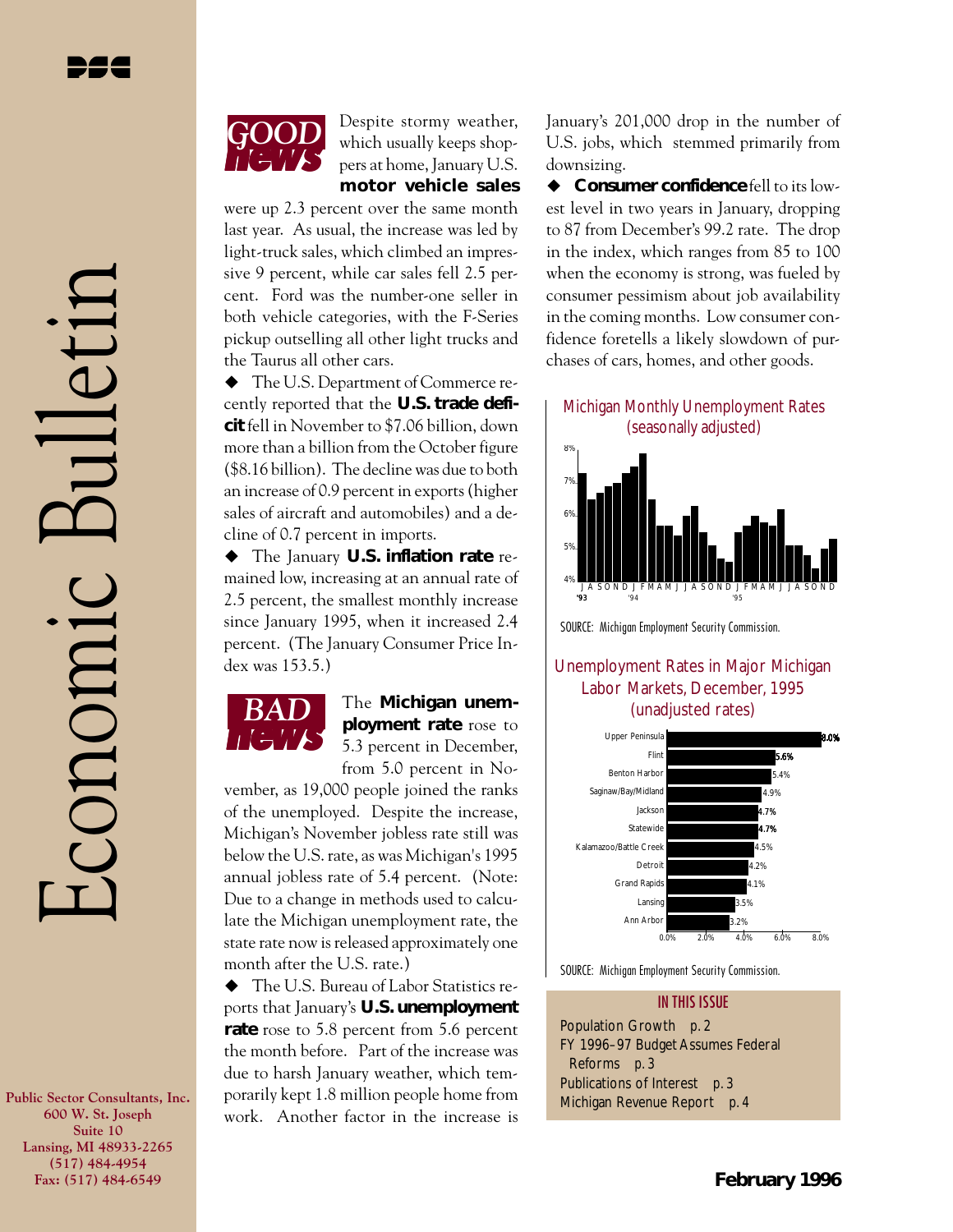

## POPULATION GROWTH

The Michigan Department of Management and Budget has published a report containing recently released 1994 population figures for Michigan counties, cities, villages, and townships.<sup>1</sup>

Exhibit 1 compares the distribution of Michigan population in 1990 and 1994 and shows that townships are gaining on cities as the population centers of the state. Overall, city population fell 0.1 percent in the four years from 1990 to 1994, while township



1 Office of the State Demographer, Michigan Department of Management and Budget, Michigan Population Update (Lansing, MI: DMB), vol. 3, no. 4, December 1995.

population (excluding villages) grew 5.1 percent. Village population grew from 272,000 to 285,000, a gain of 4.8 percent.

Exhibit 2 shows population growth and decline in Michigan's ten largest cities. Seven experienced population losses in these four years, meaning that only three of the state's cities had more people in 1994 than in 1990: Grand Rapids, Sterling Heights, and Westland.

|                          | <b>EXHIBIT 2</b><br><b>Population Growth of Michigan's</b><br><b>Ten Largest Cities</b> |         |                          |  |  |
|--------------------------|-----------------------------------------------------------------------------------------|---------|--------------------------|--|--|
| City                     | 1990                                                                                    |         | % Change<br>1994 1990-94 |  |  |
| Detroit                  | 1,027,974                                                                               | 992,038 | $-3.5$                   |  |  |
| <b>Grand Rapids</b>      | 189,126                                                                                 | 190,395 | 0.7                      |  |  |
| Warren                   | 144,864                                                                                 | 142,625 | $-1.5$                   |  |  |
| Flint                    | 140,925                                                                                 | 138,164 | $-2.0$                   |  |  |
| Lansing                  | 127.321                                                                                 | 119,590 | $-6.1$                   |  |  |
| Sterling Heights 117,810 |                                                                                         | 119,505 | 1.4                      |  |  |
| Ann Arbor                | 109.608                                                                                 | 108,817 | $-0.7$                   |  |  |
| I ivonia                 | 100,850                                                                                 | 100,415 | $-0.4$                   |  |  |
| Dearborn                 | 89,286                                                                                  | 86,187  | -3.5                     |  |  |
| Westland                 | 84.724                                                                                  | 85,221  | 0.6                      |  |  |
| Michigan                 | 9.295.277 9.496.550                                                                     |         | 2.2                      |  |  |

Exhibit 3 lists the state's fastest-growing cities, all but one of which have a population under 10,000. Most of these smaller cities are on the outskirts of larger cities; examples are Brighton,

### *Public Sector Reports*

This publication is part of the *Public Sector Reports* subscription service, which provides timely information on emerging state and national public policy and commentary on political matters. Policy topics include legislative, fiscal, and regulatory aspects of health care, the environment, education, public finance, and the economy. *Craig Ruff, President*

*William R. Rustem, Senior Vice President*

**Principals**

Jack Bails Christine F. Hollister A. Robert Stevenson Robert J. Kleine Peter Pratt

considered a bedroom community for people who work in Ann Arbor and Detroit, and Dewitt, a Lansing suburb.

| <b>EXHIBIT 3</b><br><b>Michigan's Ten Fastest-Growing Cities</b><br>(includes only cities with population<br>over 3,000) |        |        |                     |  |  |  |  |
|--------------------------------------------------------------------------------------------------------------------------|--------|--------|---------------------|--|--|--|--|
| City                                                                                                                     | 1990   | 1994   | % Change<br>1990–94 |  |  |  |  |
| Dewitt                                                                                                                   | 3,964  | 4,683  | 18.14               |  |  |  |  |
| Novi                                                                                                                     | 32.998 | 38.682 | 17.23               |  |  |  |  |
| Wixom                                                                                                                    | 8,550  | 9,807  | 14.70               |  |  |  |  |
| Wayland                                                                                                                  | 2,751  | 3,149  | 14.47               |  |  |  |  |
| Brighton                                                                                                                 | 5.686  | 6.451  | 13.45               |  |  |  |  |
| Zeeland                                                                                                                  | 5,417  | 6,107  | 12.74               |  |  |  |  |
| Lapeer                                                                                                                   | 7.759  | 8,731  | 12.53               |  |  |  |  |
| <b>Flat Rock</b>                                                                                                         | 7.290  | 8.171  | 12.09               |  |  |  |  |
| Howell                                                                                                                   | 8,147  | 9.097  | 11.66               |  |  |  |  |
| Imlay City                                                                                                               | 2.921  | 3.258  | 11.54               |  |  |  |  |

Exhibit 4 shows 1990–94 growth of the state's ten largest counties, which varied widely. The largest—Wayne, which encompasses Detroit—experienced a 2.2 percent population loss. However, Oakland County, adjacent to Wayne on the north, grew 5.4 percent. Overall, the metropolitan Detroit area grew slightly over one percent between 1990 and 1994.

#### **EXHIBIT 4 Growth of Michigan's Largest Counties**

| County    | 1990      | 1994      | % Change<br>1990-94 |
|-----------|-----------|-----------|---------------------|
| Wayne     | 2,111,687 | 2,064,819 | $-2.2$              |
| Oakland   | 1.083.592 | 1,142,013 | 5.4                 |
| Macomb    | 717,400   | 728,902   | 1.6                 |
| Kent      | 500,631   | 520,129   | 3.9                 |
| Genesee   | 430,459   | 433.297   | 0.7                 |
| Washtenaw | 282,937   | 290,546   | 2.7                 |
| Ingham    | 281.912   | 278.426   | $-1.2$              |
| Kalamazoo | 223,411   | 228,798   | 2.4                 |
| Saqinaw   | 211,946   | 211,287   | $-0.3$              |
| Ottawa    | 187.768   | 205.338   | 9.4                 |
|           |           |           |                     |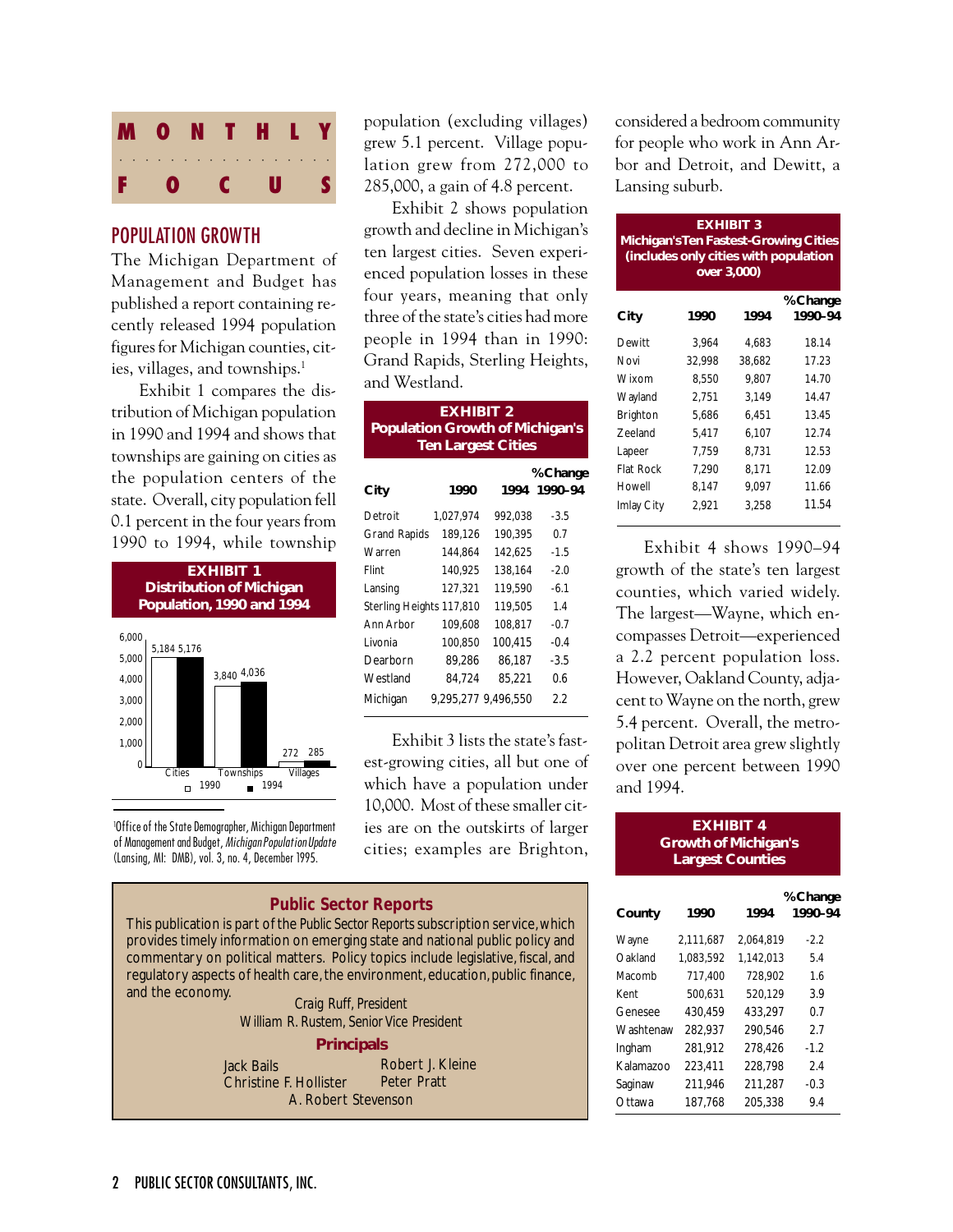

# FY 1996–97 BUDGET ASSUMES FEDERAL REFORMS

Governor Engler recently released his proposed FY 1996–97 state budget, basing it on the assumption that federal block grants for Medicaid and welfare will be approved this year.

The budget includes \$30.3 billion in total spending and \$8.2 billion in general fund spending, a 4.3-percent increase (adjusted for additional earmarking of income tax revenue for school aid) over the FY 1995–96 budget. However, if a federal budget agreement is not reached, \$320 million to \$560 million in general funds will need to be cut from the state budget. This proposed "continuation" budget involves less cutting of state programs and employment than in recent years and focuses primarily on incremental changes.

A few departments will see spending cuts under the proposed budget, including the departments of Education and Labor; the latter is slated to be merged with the Commerce Department this year. The Department of Corrections will receive only a 3.8 percent increase, its smallest in more than ten years, as the governor hopes that probation and other incarceration alternatives will continue to slow the growth of imprisonment. New or increased fees are proposed for several state services, including hunting and fishing licenses. The governor also recommends eliminating the Indian Tuition Waiver Program, which allows Native Americans to attend state universities tuition free; if the legislature concurs and the program is canceled, legal challenges are expected.

A proposed budget always meets with some criticism, and this one is no exception. Some believe that the economic projections upon which it is based are too rosy, and further, it is ill-advised to assume passage of federal budget reform. Others are dis-

pleased with the governor's proposed elimination of state funding for adult education. Because the proposed spending plan comes on the heels of a period of intense tax reform in Michigan lawmakers have cut approximately \$1.4 billion in taxes since 1993—and the economy is slowing, some observers are concerned that it is going to lead to cuts down the road.

Two recent developments may help quell these latter fears. First, due to the transfer of \$84.5 million from the FY 1994–95 surplus, the state's rainy day fund passed the \$1-billion mark for the first time in its 20-year history, giving the state a large cushion to fall back on if needed. Second, a pending court case, Musselman, was just resolved in the state's favor. This case, which attempted to force the state to pre-fund teacher retirement benefits, could have cost the state \$500 million.

*NOTE: PSC's analysis of the recommended budget will be published in March.*

- **EREST** aaaaaaaaaaaaaaaaa P U B L I C A T I O N S O F I N T E R E S T
- National Conference of State Legislatures, State Budget Actions, 1995 (Washington, D.C.: NCSL, 1995) 202/624-5400. This annual, 48-page publication summarizes FY 1994–95 state finances and provides an outlook for FY 1995–96. Based on a survey of state
- fiscal officers, the report evaluates the condition of state general fund budgets, special funds, year-end balances, reserves, and balanced-budget
- - requirements. It also discusses the leading fiscal issues (e.g., health care, tax cuts) nationwide in FY 1994–95 and provides state-by-state data for each. The document is useful for state comparisons on budget priorities, revenue growth, and other facets of state budgeting. It does not contain historical data.
- BLICATIONS OF INT
	- National Conference of State Legislators, State Tax Actions, 1995 (Washington, D.C.: NCSL, 1995) 202/624-5400.
- This annual report summarizes tax and revenue changes made in the 1995 state legislative sessions and provides an outlook for the 1996 session.
- The report measures the percentage change in taxes resulting from 1995 tax legislation nationwide and discusses tax reforms in various regions.
- It also lists increases or decreases in specific types of taxes and fees and the net effect of the changes on revenue in each state. The document
- is useful for monitoring tax revisions in the states and comparing the states' 1995 legislative sessions. It contains no historical data.